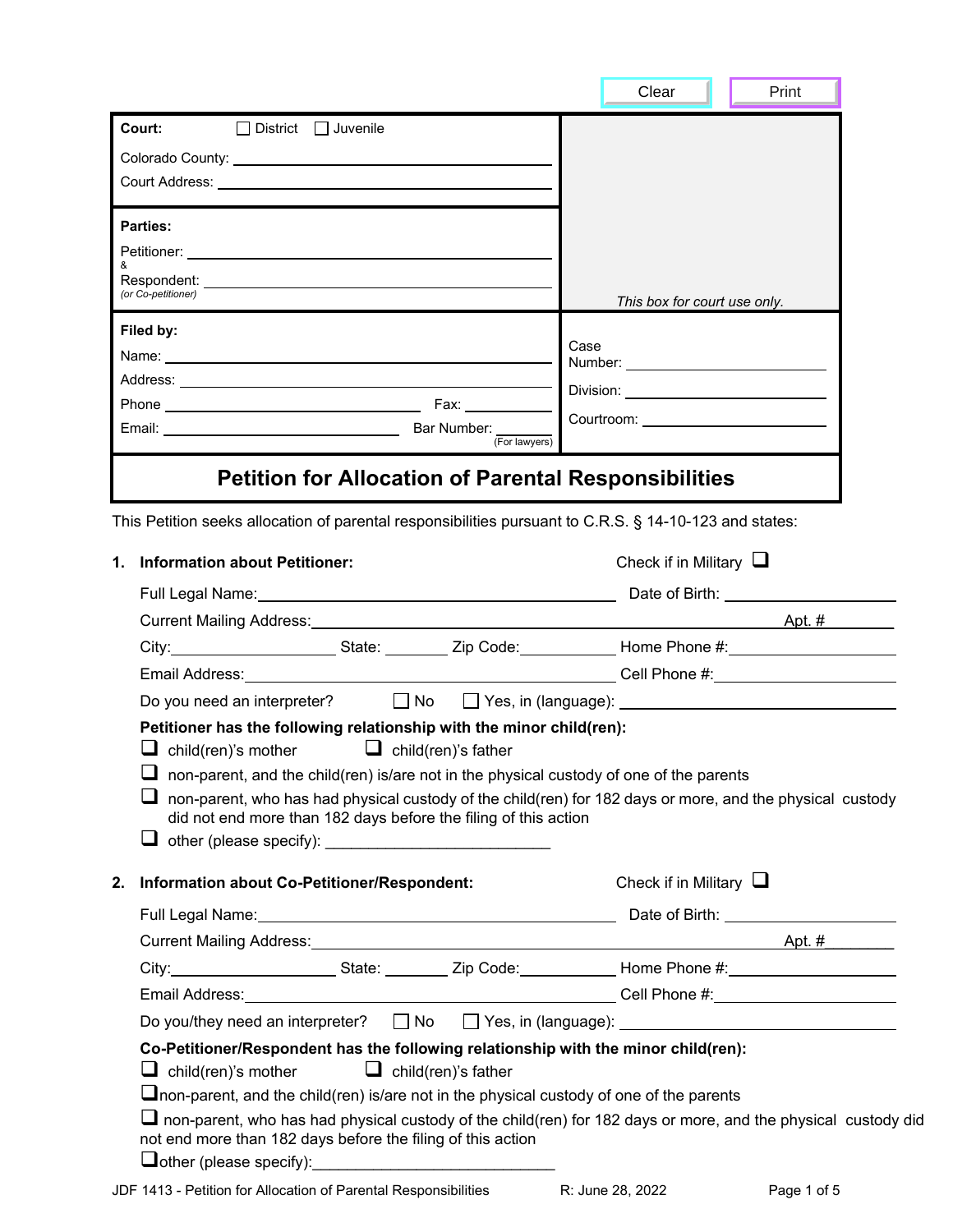## **3. The minor child(ren) is/are:**

| <b>Full Name of Child</b> | <b>Present Address</b> | <b>Sex</b> | Date of Birth |
|---------------------------|------------------------|------------|---------------|
|                           |                        |            |               |
|                           |                        |            |               |
|                           |                        |            |               |
|                           |                        |            |               |

**4.** The child(ren) listed above have lived in Colorado for a minimum of six months prior to the filing of this Petition or since birth if under six months of age? **No Yes** If **No,** please state the name of child, name of person child lived with and the month, date and year when each child most recently moved to Colorado.

| <b>Full Name of Child</b> | <b>Name of Person Child Lived</b><br>with | <b>State Moved</b><br><b>From</b> | Month | Day | Year |
|---------------------------|-------------------------------------------|-----------------------------------|-------|-----|------|
|                           |                                           |                                   |       |     |      |
|                           |                                           |                                   |       |     |      |
|                           |                                           |                                   |       |     |      |
|                           |                                           |                                   |       |     |      |

**5.** Identify below the name and address of each person that the child(ren) has/have lived with over the past five years. Please identify the relationship to the child(ren).

| <b>Name</b> | <b>Address (City/State/Zip Code)</b> | <b>Time Period</b><br>(Month/Year) | Type of<br>Relationship<br>to Child(ren) |
|-------------|--------------------------------------|------------------------------------|------------------------------------------|
|             |                                      |                                    |                                          |
|             |                                      |                                    |                                          |
|             |                                      |                                    |                                          |
|             |                                      |                                    |                                          |
|             |                                      |                                    |                                          |
|             |                                      |                                    |                                          |

- **6.** I/We understand that a request by either party for genetic testing shall not prejudice the requesting party in the allocation of parental responsibilities.
- **7. Each party has a continuing duty to inform the Court of any proceeding(s) in this or any other state that could affect the current proceeding.**
- **8. I/We understand that the Court may review any case involving the children, Petitioner, Co-Petitioner/ Respondent and other parties named in this Petition that have been filed in any Court.**
- **9.** I/We have participated in the following proceeding(s) regarding the child(ren) as a party or a witness, or in any other capacity concerning issues of custody/allocation of decision-making, or visitation/parenting time with the child(ren). Identify name of court, case number, state, date and type of proceeding.

| <b>Name of Court</b> | <b>Case Number</b> | <b>State</b> | Date of Proceeding | <b>Type of Proceeding</b> |
|----------------------|--------------------|--------------|--------------------|---------------------------|
|                      |                    |              |                    |                           |
|                      |                    |              |                    |                           |
|                      |                    |              |                    |                           |
|                      |                    |              |                    |                           |

**10.** I/We know of the following proceeding(s) that could affect the current proceeding including, but not limited to proceedings for Dissolution of Marriage or Civil Union, Legal Separation (Marriage or Civil Union), enforcement of Court orders, domestic violence or domestic abuse, protection/restraining orders, termination of parental rights, and adoptions. Identify name of court, case number, state, date and type of proceeding.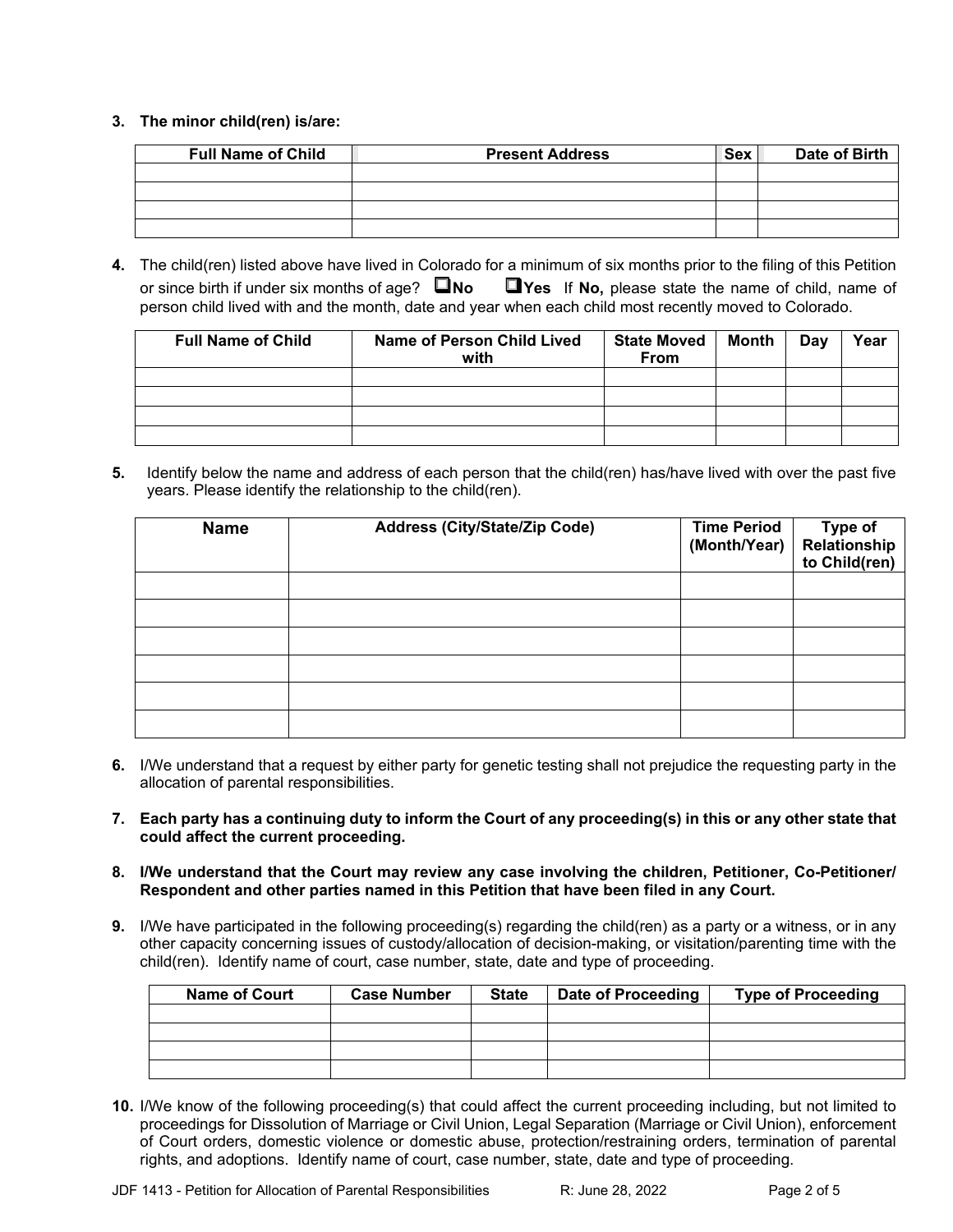| <b>Name of Court</b> | <b>Case Number</b> | <b>State</b> | Date of Proceeding | <b>Type of Proceeding</b> |
|----------------------|--------------------|--------------|--------------------|---------------------------|
|                      |                    |              |                    |                           |
|                      |                    |              |                    |                           |
|                      |                    |              |                    |                           |
|                      |                    |              |                    |                           |

**11.** The following people are not parties in this matter but have physical custody of the child(ren) or claim rights of parental responsibilities with the child(ren). Identify name and address of those persons.

| Name of Person | <b>Address (City/State &amp; Zip Code)</b> |
|----------------|--------------------------------------------|
|                |                                            |
|                |                                            |

**12.** The best interests of the child(ren) would be served by allocating parental responsibilities to the Petitioner(s) as follows and for the following reasons:

## **13. Required Notice of Human Services Involvement.**

 $\ddot{\phantom{a}}$ 

l

 $\ddot{\phantom{a}}$ 

l

The parents or dependent child(ren) listed on this Petition has/have received within the last five years, or is/are currently receiving benefits or public assistance from the state Department of Human Services or the County Department of Social Services.  $\Box$ No  $\Box$ Yes If your answer was Yes, complete the following:

| Name of Person Receiving Benefit   Name of County and State | <b>Case Number</b> | Month/Year |
|-------------------------------------------------------------|--------------------|------------|
|                                                             |                    |            |
|                                                             |                    |            |
|                                                             |                    |            |
|                                                             |                    |            |

## **14. Required Notice of Prior Protection/Restraining Orders.**

Have any Temporary or Permanent Protection/Restraining Orders to prevent domestic abuse or any Criminal Mandatory Protection/Restraining (MRO) Orders or Emergency Protection Orders been issued against either party by any Court within two years prior to the filing of this Petition?

**No Yes** If your answer was **Yes**, complete the following:

|             | The Protection/Restraining Order was □ remporary □ Permanent □ MRO and issued against |         |          |               |
|-------------|---------------------------------------------------------------------------------------|---------|----------|---------------|
|             | in a Municipal Court County Court Obistrict Court in the County of                    |         | State of | $\mathsf{In}$ |
| case number | on                                                                                    | (date). |          |               |

What was the subject matter of the Protection/Restraining Order or Emergency Protection Order?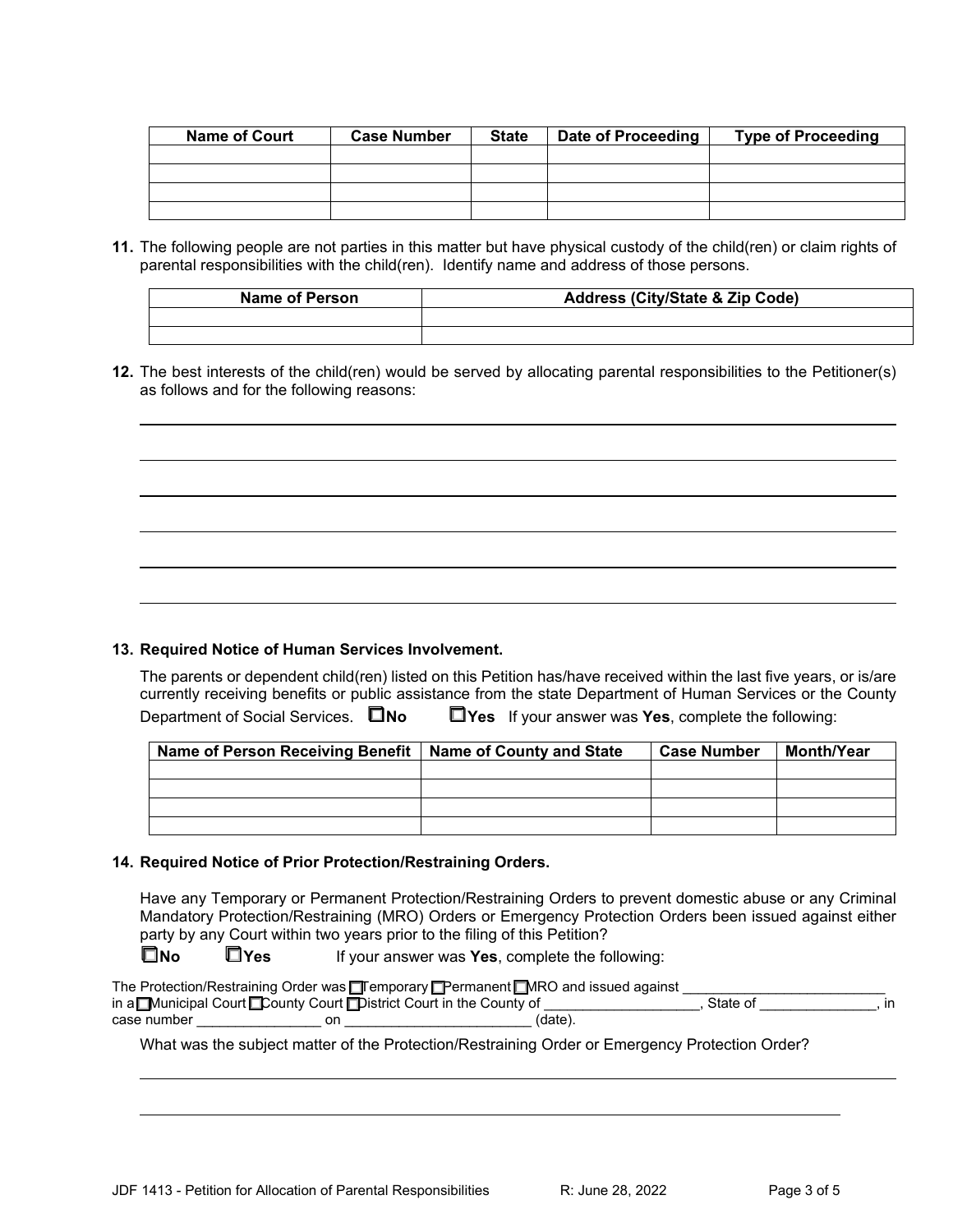**Notice of Existing Case with Child Support Enforcement (CSE)**The parents have filed a case with CSE?

**No** Pres If Yes, identify the case number:

**15.** Regarding the Indian Child Welfare Act (ICWA):

 I am aware of the child or child's relatives having American Indian/Native American or Alaska Native ancestry.

Name of tribe(s)

- **NOTE:** If you checked that you are "aware" of the child or child's relatives having any American Indian/Native American or Alaska Native ancestry, you must complete and file with the court, JDF XXX – Indian Child Welfare Act (ICWA) Assessment Form.
- $\Box$  I am not aware of the child or child's relatives having any American Indian/Native American or Alaska Native ancestry.

*Notice:*Colorado Revised Statutes §14-10-123, provides that upon the filing of a Petition for Allocation of Parental Responsibilities by the Petitioner and Co-Petitioner, or upon personal service of the Petition and Summons on the Respondent, or upon waiver and acceptance of service by the Respondent, an automatic temporary injunction shall be in effect against **both parties** until the Final Order is entered, or the Petition is dismissed, or until further Order of the Court. Either party may apply to the Court for further temporary orders, an expanded automatic temporary injunction, or modification or revocation under §14- 10-125, C.R.S.

- **1. Both parties are enjoined from molesting or disturbing the peace of the other party; and**
- **2. Both parties are restrained from removing the minor child(ren) from the state without the consent of all parties or an Order of the Court modifying the injunction; and**
- **3. Both parties are restrained, without at least 14 days advance notification and the written consent of all other parties or an Order of the Court, from cancelling, modifying, terminating, or allowing to lapse for nonpayment of premiums, any policy of health insurance or life insurance that provides coverage to the minor child(ren) as a beneficiary of a policy.**

Petitioner and Co-Petitioner, if any, acknowledge that he or she has received a copy of, has read, and understands the terms of the automatic temporary injunction set forth in this Petition.

**I/We seek an order granting the allocation of parental responsibilities, the establishment of child support, and any other orders necessary to effectuate the best interests of the child(ren).**

| <b>VERIFICATION</b>                                                                                  |
|------------------------------------------------------------------------------------------------------|
| I declare under penalty of perjury under the law of Colorado that the foregoing is true and correct. |

| Executed on the                |        | dav of  |                     | at                                                                                                   |
|--------------------------------|--------|---------|---------------------|------------------------------------------------------------------------------------------------------|
|                                | (date) | (month) | (year)              | (city or other location, and state OR country                                                        |
| (Printed name of Petitioner)   |        |         |                     | <b>Signature of Petitioner</b>                                                                       |
| Signature of Attorney (if any) |        |         |                     |                                                                                                      |
|                                |        |         | <b>VERIFICATION</b> | I declare under penalty of perjury under the law of Colorado that the foregoing is true and correct. |